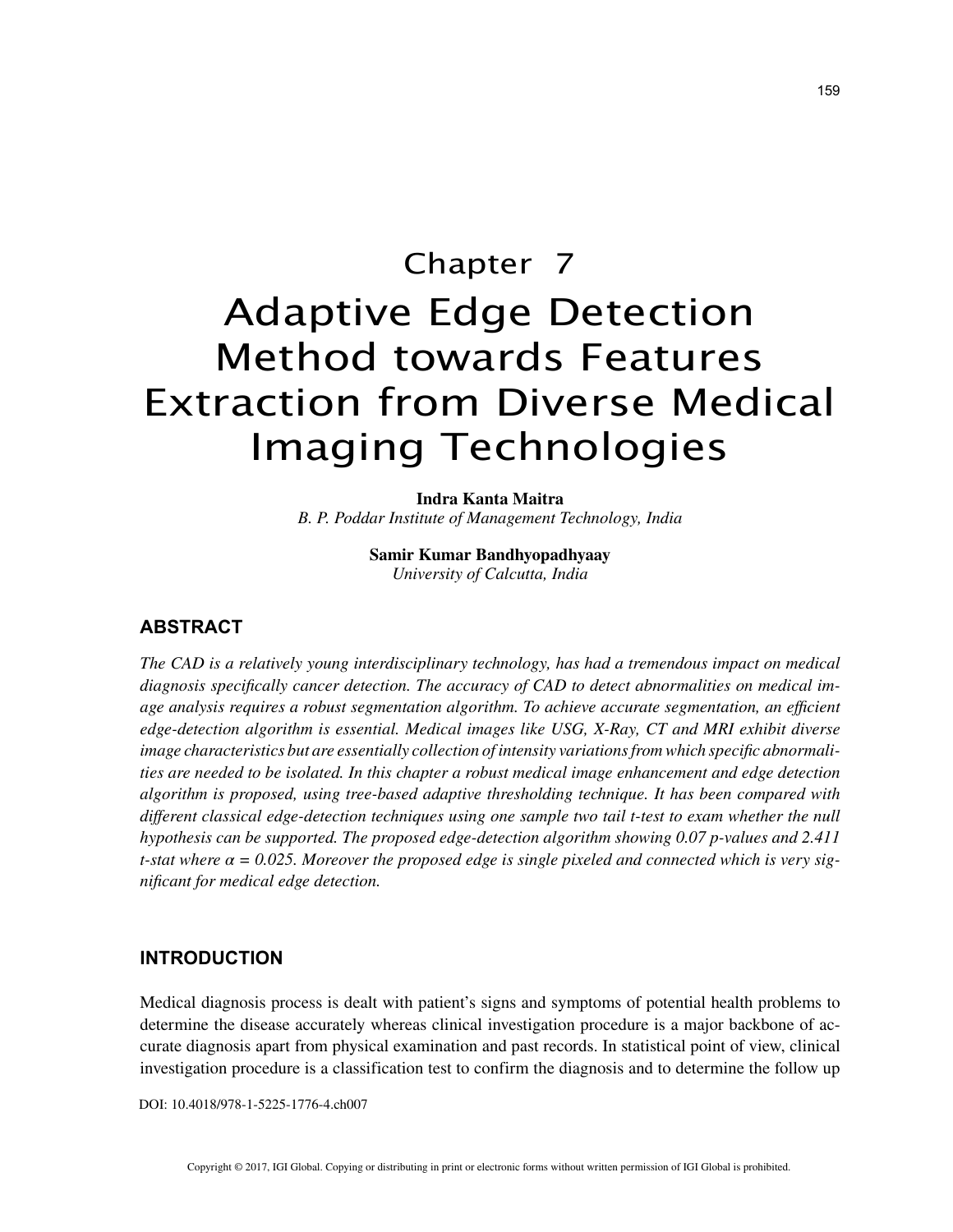actions. Typically the clinical investigation process is of two folds namely, invasive and non-invasive tests. Invasive tests mostly depend on open surgery, fine needle aspiration cytology (FNAC) etc. which involve puncturing of skin or incision. These processes are expensive, time consuming and pain staking. Non-invasive medical investigation techniques, on the other side, do not involve incision into the body or the removal of tissues. Medical imaging is one of the most important non-invasive investigation processes to aid the accurate diagnosis.

#### **Medical Imaging**

Medical imaging has been undergoing a revolution in the past decade with the advent of faster and more accurate devices. Medical image are images of the human body or parts of the body intended for clinical purposes of revealing or diagnosis of disease in medical science. Digital Radiography, Mammogram, Ultrasound (USG), Computed Tomography (CT), Magnetic Resonance Imaging (MRI) are some well accepted imaging techniques used for clinical diagnosis. The quality and characteristics of images obtained depend on the different sensors, parameters set by the operators and individual characteristics of the patients. Medical image analysis is critical in numerous biomedical applications such as detection of abnormalities, tissue measurement, surgical planning and simulation, and many more. Medical imaging is used to determine the relative change in size, shape and the spatial relationships between anatomical structures. The radiologists are particularly interested to observe the size, shape and texture of the organs and/or parts of organ for recognition, levelling and quantitive measurement of the specific objects and structures which are involved in the analysis of medical images.

Radiography is one of the most commonly used and oldest form of medical imaging. The ionizing radiation produce by X-ray technology determine the internal structure of a person depending on the density of body parts. Whereas mammography, interventional radiology, computed radiography, digital radiography and computed tomography (CT) are the different variant of conventional radiography. Radiographic image technology are typically used to evaluate broken bones, cavities, swallowed objects lungs, liver, pancreas, blood vessels, breast (mammography), etc. Diagnostic ultrasound in this field of medical imaging technology, also known as medical ultrasonography, uses high frequency sound waves to create images of the interior parts of the body. Ultrasound is often used to evaluate pregnancy, abnormalities in the heart and blood vessels, organs in the pelvis and abdomen symptoms of pain, swelling and infection. The most modern and effective medical imaging technology is Magnetic Resonance Imaging (MRI) which uses radio waves and a magnetic field to create detailed images of organs and tissues. MRI is often used to evaluate the blood vessels, abnormal tissue, breasts bones and joints organs in the pelvis, chest and abdomen.

#### **Image Processing and CAD**

Varieties of these machines and techniques can create picture of the structures and activities inside human body and the type of imaging used depends on the symptoms and the part of the body being examined. Generalized feature extractions from such images are difficult as they involve diverse technologies. The only commonality among all imaging technologies is the intensity features exhibited by them. DICOM (Digital Imaging and Communication in Medicine) image format is universally well accepted among all the above. In general, the grayscale image pixel is represented by 8 bits in DICOM format having 256 (28 ) grayscale colour intensities.